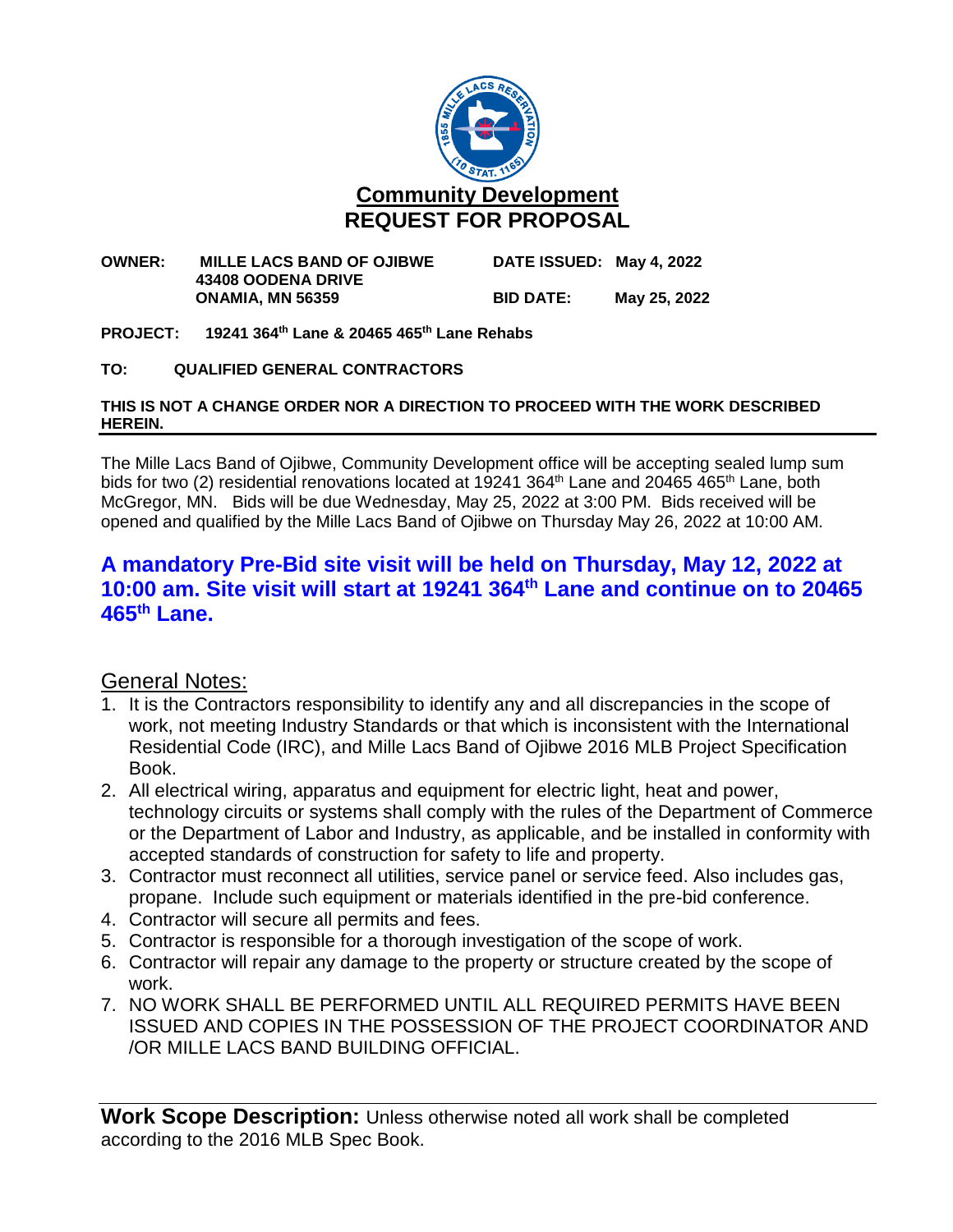#### **19241 364th Lane Exterior:**

- 1. Demo and replace all damaged; or supply and install any missing siding, channel, louvered vents and accessories. **Supply and install new one-piece siding on all corners.** All new shall match existing.
- 2. Remove and dispose of cable wires secured around the exterior of the house. Contractor shall caulk holes in the siding after removal with color matching caulk.
- 3. Demo and replace all damaged; or supply and install any missing aluminum soffit and fascia covering. All new pieces to match existing.
- 4. Demo and replace damaged foundation flashing and finish covering exposed insulation on the rear of the home per Spec Book.
- 5. Supply and install black dirt and seed to repair grade around the perimeter after flashing replacement.
- 6. Pressure wash and clean all siding and exterior surfaces.
- 7. Demo all existing exterior light fixtures. Supply and install new Patriot Lighting dualux LED dual head motion sensor exterior fixtures model: E9201WH.
- 8. Demo and replace overhead garage door, weatherstripping and metal side jambs, match existing.
- 9. Demo garage side entry door and frame. After removed, finish framing this section of exterior wall and in-filling house wrap and siding (color match to existing).
- 10. Demo and replace front entry door and frame per Spec Book, include install of aluminum clad wrap and brick mould around perimeter. Provide and install new lock set. Doors shall have satin chrome knobs.
- 11. Demo both sets of patio doors.
	- a. Modify lower opening to fit 3' entry door per Spec Book. Supply and install spec entry door and frame, including aluminum clad wrap and brick mould. After modified, finish this section of exterior wall by in-filling siding (color match to existing), insulation, vapor & air barriers per Spec Book. Finish per Spec Book. Supply and install new lock set.
	- b. Modify the upper opening to install 72"x60" vinyl slider window. Supply and install Thermotech window. Install j-channel and 2" white brick mould and caulk around perimeter. After modified, finish this section of exterior wall by in-filling siding (color match to existing), insulation, vapor & air barriers per Spec Book. Finish per Spec Book.
- 12. Supply and install spec storm doors with chain kits to front and rear entries.
- 13. Demo upper balcony and lower deck platforms.
- 14. Prep area and install a 12'x12' concrete patio with #4 re-bar reinforcement @ 24" o.c. throughout for new 3' rear entry door.
- 15. Demo and replace all damaged windows components, including but not limited to panes, sashes, locking mechanisms. Clean and adjust all for proper operation.
- 16. Supply and install missing; or demo and replace damaged window screens.
- 17. Demo the existing garage apron. Prep area with new clean sand level, compact base. Pour all new concrete to replace apron with  $#4$  re-bar reinforcement  $@24"$  o.c. through and expansion joint between apron and garage floor. Sidewalk & garage apron height shall be poured to be within  $\frac{1}{4}$ " of the garage floor height.
- 18. Demo downspout and its opening at the right front corner of the garage; add corner and gutter run above the front stoop. Supply and install a 4"x4" post on the outside corner of the stoop and wrap with LP Smart side. Supply and install downspout to be attached to the new post. Demo and replace damaged; or supply and install missing gutter and downspout components, including leaf guards.
- 19. Demo and replace damaged; or supply and install missing gutter and downspout components, including leaf guards.
- 20. Contractor shall clean out all gutters.
- 21. Dispose of any existing splash pads. Supply and install all new concrete splashpads per the Spec Book.
- 22. Degrease and clean garage floor.
- 23. Supply and install 911 address sign above overhead garage door.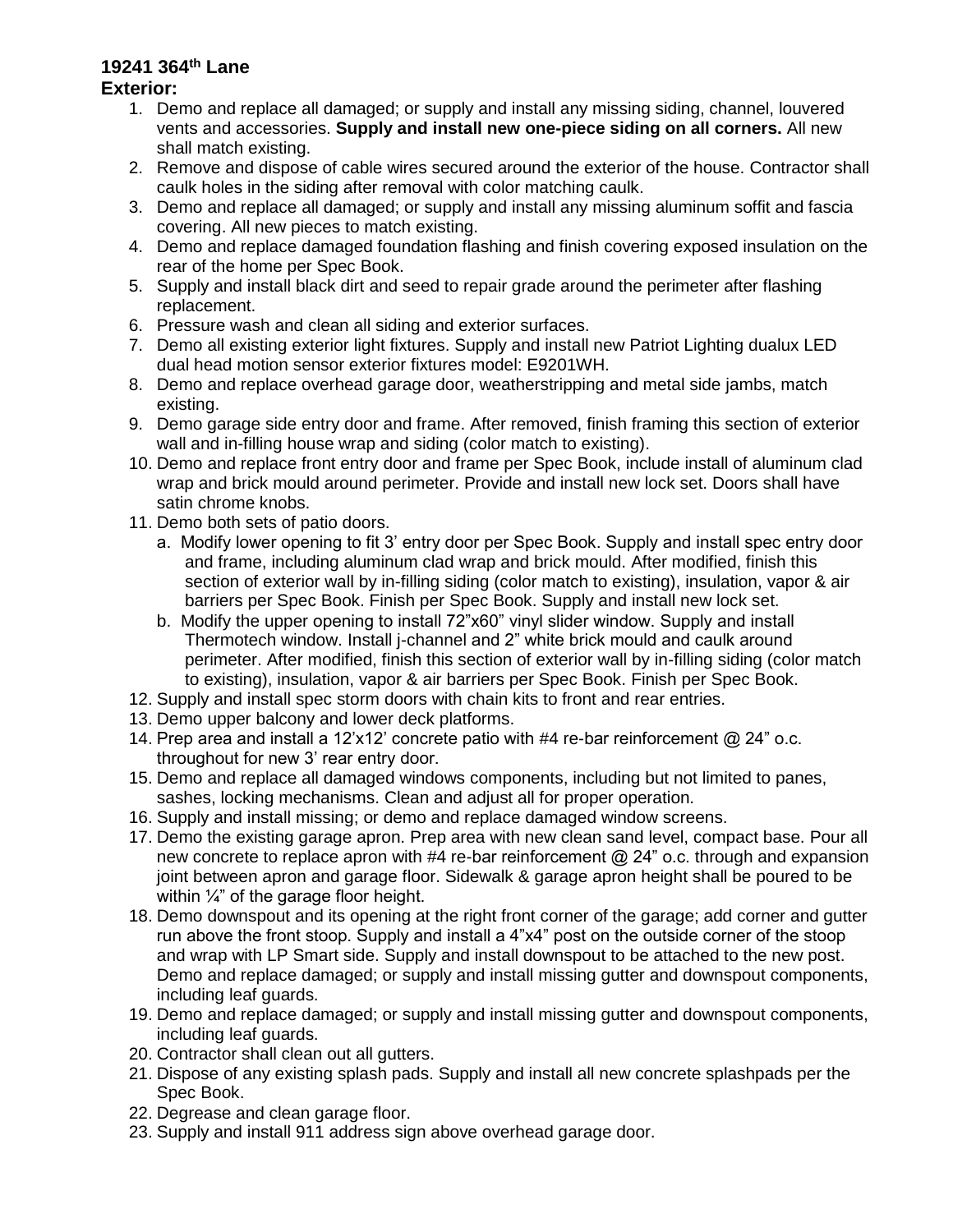- 24. Provide materials and labor to construct a 4'x4' concrete pad 4" thick. Supply and install AC-Guard security cage model AC GU with AC-Guard Top Bar to be anchored with ½"x 3" Red Head anchor sleeves to the 4'x4' pad.
- 25. Supply and install new Lennox 13ACX condenser, controller and lineset. New condenser shall be set on 5'x5' concrete pad.
- 26. Demo and replace existing dryer vent.
- 27. Clean out all intake and exhaust vents.
- 28. Demo and replace any damages; or supply and install any missing outlet box covers.
- 29. Supply and install any missing or damaged components to ensure proper function of exterior hose bibs.
- 30. Remove and dispose of the existing dish installed on the roof. Caulk screw holes or repair any damage to the roof.
- 31. Contractor shall dispose of any misc. yard debris or old tenant belongings left behind.

### **Interior:**

- 1. Contractor shall provide dehumidification throughout renovation to minimize swelling.
- 2. Install sheet rock for modified lower rear entry door opening and modified rear window opening on upper floor. Texture, paint and finish, including installation of installation of pvc colonial baseboard.
- 3. Demo and replace garage service door and frame per Spec Book, include install of aluminum clad wrap and brick mould around perimeter. Provide and install new lock set. Doors shall have satin chrome knobs.
- 4. Supply and new lock sets on new garage service, front and rear entry doors; all to be keyed alike.
- 5. Demo and replace all smoke detectors with spec combo smoke c/o detector to meet code compliance.
- 6. Patch, texture, prime and paint all damaged interior drywall surfaces. Demo and replace any sections of drywall with heavy molding. Sand any existing drywall areas of texture or seams which do not blend-in well. Repair any noticeably damaged corners. Apply dap to help conceal lower level ceiling crack before repainting. All (new and existing) texturing to match as closely as possible. Prime all drywall with Zinsser mold killing primer. Repaint **all** drywall surfaces Dover White. When complete, the expectation is that all the paint and texturing looks as uniform as possible.
- 7. Demo and replace any damaged; or supply and install missing stair and hand railing components. Ensure that railings are secure; tighten any loose components.
- 8. Demo and replace all interior light fixtures per Spec Book schedule, to include all new LED light bulbs.
- 9. Demo and replace flooring throughout with spec sheet vinyl (except mechanical room). To include supply and install spec underlayment. Vinyl selection to be Oasis Beige. Grind and prep subfloors as needed for a neat even finished appearance.
- 10. Demo bi-fold closet doors on front entry closet. Supply and install double doors per Spec Book, stain and hardware to match existing finishes.
- 11. Supply and install vinyl stair treads per Spec Book. Color selection: 29 Moon Rock.
- 12. Demo and replace range hood vented to the exterior per Spec Book. Include venting conceal.
- 13. Demo and replace all lower kitchen cabinets. Demo and replace damaged; or supply and install missing upper kitchen cabinet doors, hardware, shelves or other components. Stain and hardware finish to match existing.
- 14. Demo and replace all kitchen countertops. Countertop selection: 3522 Perlato Granite.
- 15. Demo and replace kitchen sink, faucet and side sprayer per Spec Book.
- 16. Remove and dispose of existing refrigerator and oven. Supply and install new Whirlpool oven model# WFC150MOJW and refrigerator model# WRT311FZDW.
- 17. Demo all baseboards. Supply and install pvc baseboards throughout. PVC baseboard shall be colonial style and be left as unfinished white.
- 18. Demo all window extension jambs. Supply and install materials and labor to finish all windows with sheetrock return jambs and cultured marble sill, include installation of drywall zip strips at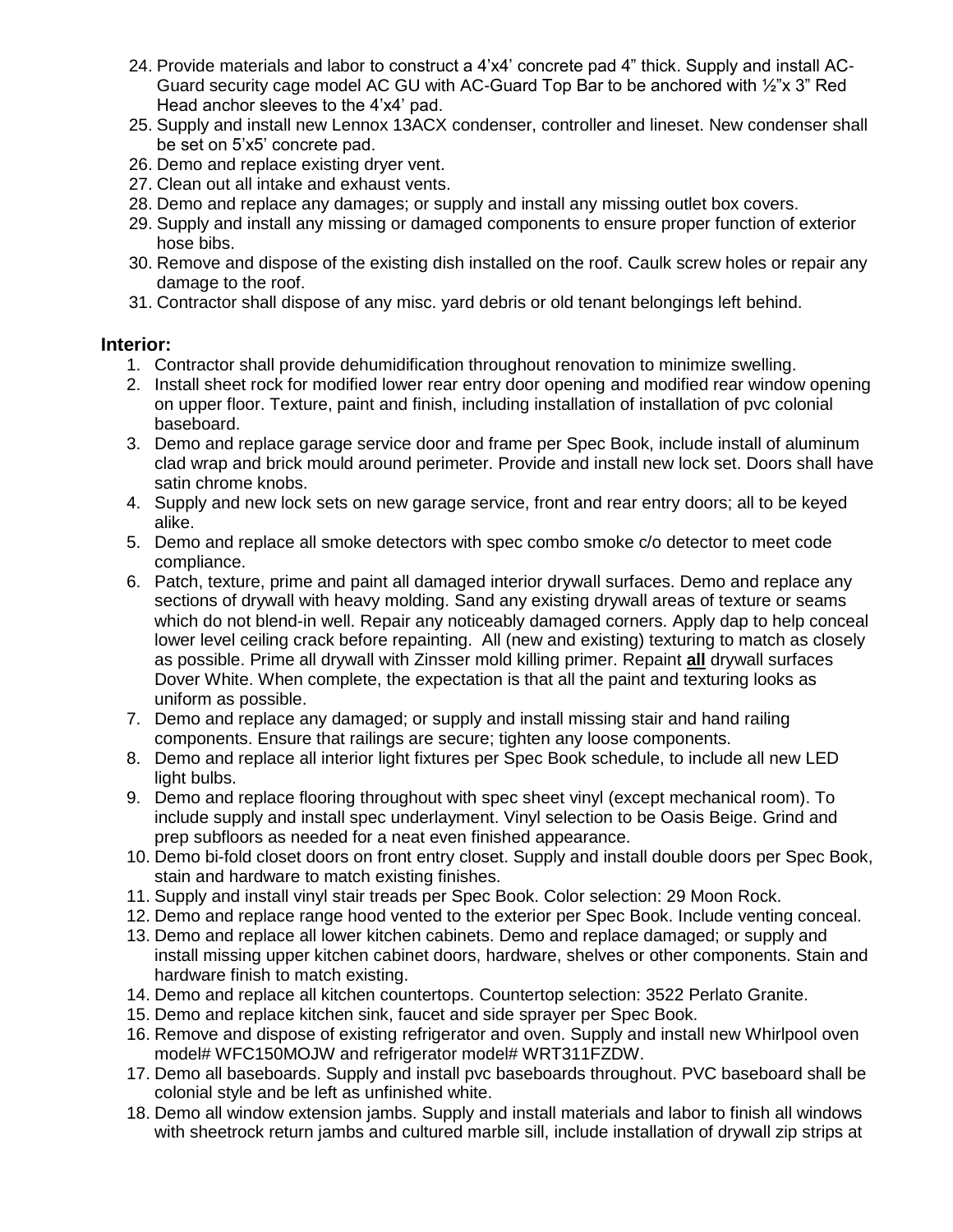window abutments. Finish sheetrock per interior item #2. Cultured Marble Selection: Matte White on White.

- 19. Thoroughly clean all window surfaces.
- 20. Provide and install window blinds throughout with Spec product. Dispose of any existing.
- 21. For both bathrooms:
	- a. Demo and replace bath vanity, top and faucet. Supply and install new vanity, cultured marble top and faucet. Match existing finishes. Include door knobs and drawer pulls in Satin nickel finish.
	- b. Demo existing; and supply and install bathroom accessories per Spec Book.
	- c. Demo and replace shower trim kit Spec model.
	- d. Demo and replace bath fan with Panasonic FV-05-11VKSL2 model, vented to the exterior. Include Condensation Module FV-CSVK1.
	- e. Thoroughly clean tubs and surrounds. Re-caulk around perimeter of the surrounds.
	- f. Demo and replace toilet stool.
- 22. Demo all existing closet shelving. Supply and install wire closet shelving per Spec Book throughout the home.
- 23. Demo and replace all pre-hung interior doors (except bedroom closets), frames and hardware with spec product, doors stained to match existing finishes, hardware to have satin chrome finish. Doors shall receive knobs not levers. Adjust all.
- 24. Remove bi-fold doors, track cover trim and hardware from bedroom closets. No doors to be installed.
- 25. Supply and install any missing or demo and replace damaged door-stops.
- 26. Demo and replace water heater with Spec model.
- 27. Demo and replace water meter.
- 28. Clean and paint mechanical/ laundry room floor per Spec Book. Supply and install vinyl base. Color selection: 29 Moon Rock.
- 29. Insulate exposed plumbing pipes in mechanical room per Spec Book.
- 30. Demo and replace sump pump.
- 31. Demo and replace sewage lift pump.
- 32. Demo and replace laundry tub faucet.
- 33. Service existing HRV unit.
- 34. Demo and replace furnace and A-coil.
- 35. Supply and install new furnace thermostat model: Honeywell T6 Pro Series TH6210U2001.
- 36. Contractor shall have all ductwork cleaned and provide certificate of completion.
- 37. Demo and replace any damaged; or supply and install any missing, damaged or painted receptacle and switch covers.
- 38. Demo and replace all grilles, diffusers, floor vents and return air covers.
- 39. Supply and install new cover for attic access located in the garage.
- 40. Dispose of any misc. debris, old appliances or old tenant belongings left behind.
- 41. Include a \$10,000 contingency allowance to be used at Owner's discretion for needed repairs discovered after the project has commenced. No work shall be compensated if it was not approved by the Owner prior to completion.
- 42.Construction shall be permitted through the MLBO.

**Work Scope Description:** Unless otherwise noted all work shall be completed according to the 2016 MLB Spec Book.

# **20465 465th Lane**

### **Exterior:**

1. Demo and replace all damaged; or supply and install any missing siding, channel, louvered vents and accessories. **Supply and install new one-piece siding on all corners.** All new shall match existing.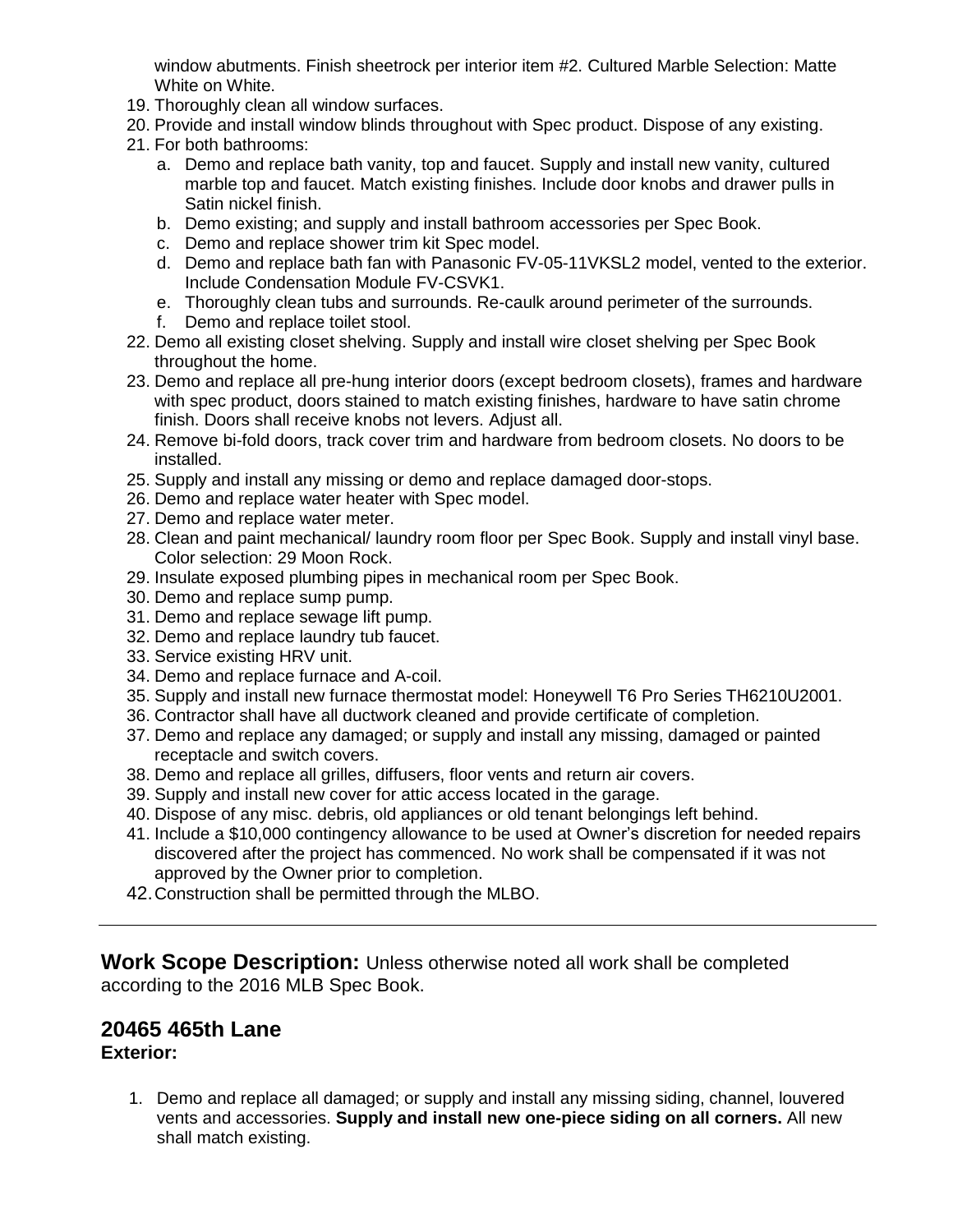- 2. Remove and dispose of cable wires secured around the exterior of the house. Contractor shall caulk holes in the siding after removal with color matching caulk.
- 3. Demo and replace all damaged; or supply and install any missing aluminum soffit and fascia covering. All new pieces to match existing.
- 4. Demo and replace damaged foundation flashing. Supply and install black dirt and seed around perimeter of foundation to correct grade and bring grade higher than the bottom of the flashing.
- 5. Remove and dispose of satellite dish(es). Caulk penetrations in roof deck or siding.
- 6. Pressure wash and clean all siding and exterior surfaces.
- 7. Demo all existing exterior light fixtures. Supply and install new Patriot Lighting dualux LED dual head motion sensor exterior fixtures model: E9201WH.
- 8. Demo and replace broken kitchen window. Adjust siding to fit new window. Install j-channel and 2" white brick mould and caulk around perimeter. Demo and replace all damaged windows components, including but not limited to panes, sashes, locking mechanisms. Clean and adjust all for proper operation.
- 9. Demo any existing; supply and install all new window screens.
- 10. Demo and replace overhead garage door, jamb flashing and weatherstripping.
- 11. Demo existing front entry door and frame. Supply and install spec entry door, aluminum clad wrap and brick mould around perimeter of door. Supply and install lock set per Spec Book.
- 12. Demo patio door. Modify the opening to fit 3' entry door per Spec Book. Supply and install spec entry door and frame, including aluminum clad wrap and brick mould. After modified, finish this section of exterior wall by in-filling siding (color match to existing), insulation, vapor & air barriers per Spec Book. Finish per Spec Book. Supply and install new lock set.
- 13. All entry door lock sets to be keyed alike. Doors shall have satin chrome knobs.
- 14. Supply and install spec storm doors to front and back entries with chain kits.
- 15. Demo and replace damaged; or supply and install missing gutter and downspout components, including leaf guards.
- 16. Contractor shall clean out all gutters.
- 17. Demo and replace damaged; or supply and install missing concrete splash pads per Spec Book. Reinstall all existing splash pads after the grade is corrected around the foundation.
- 18. Provide materials and labor to construct a 5'x5' concrete pad 4" thick. Supply and install AC-Guard security cage model AC GU with AC-Guard Top Bar to be anchored with ½"x 3" Red Head anchor sleeves to the 5'x5' pad.
- 19. Move existing A/C condenser and install onto 5'x5' concrete pad. May need to drain, disconnect, reconnect and/ or recharge condenser.
- 20. Clean out all intake and exhaust vents.
- 21. Demo and replace any damages; or supply and install any missing outlet box covers.
- 22. Supply and install any missing or damaged components to ensure proper function of exterior hose bibs.
- 23. Remove and disposal of miscellaneous yard debris.
- 24. After new plumbing is complete, test water for coliform bacteria and nitrates. Provide owner with results.

### **Interior:**

- 1. Contractor shall provide dehumidification throughout renovation to minimize swelling.
- 2. Install sheet rock for modified rear entry door opening. Texture, paint and finish, including installation of pvc colonial baseboard.
- 3. Demo sheetrock on the walls in the mechanical room and exterior wall of the front bedroom from floor to ceiling. Demo the lower half of the sheetrock from the front entry closet left through the laundry area and interior walls of front bedroom. Spray all framing and ICF forms with mold control/ removal product such as Concrobium. Clean off per product instructions before installing new sheetrock. Contractor shall provide Project Coordinator with selected product information for approval prior to use. Supply and install new sheetrock and finish per interior item #4.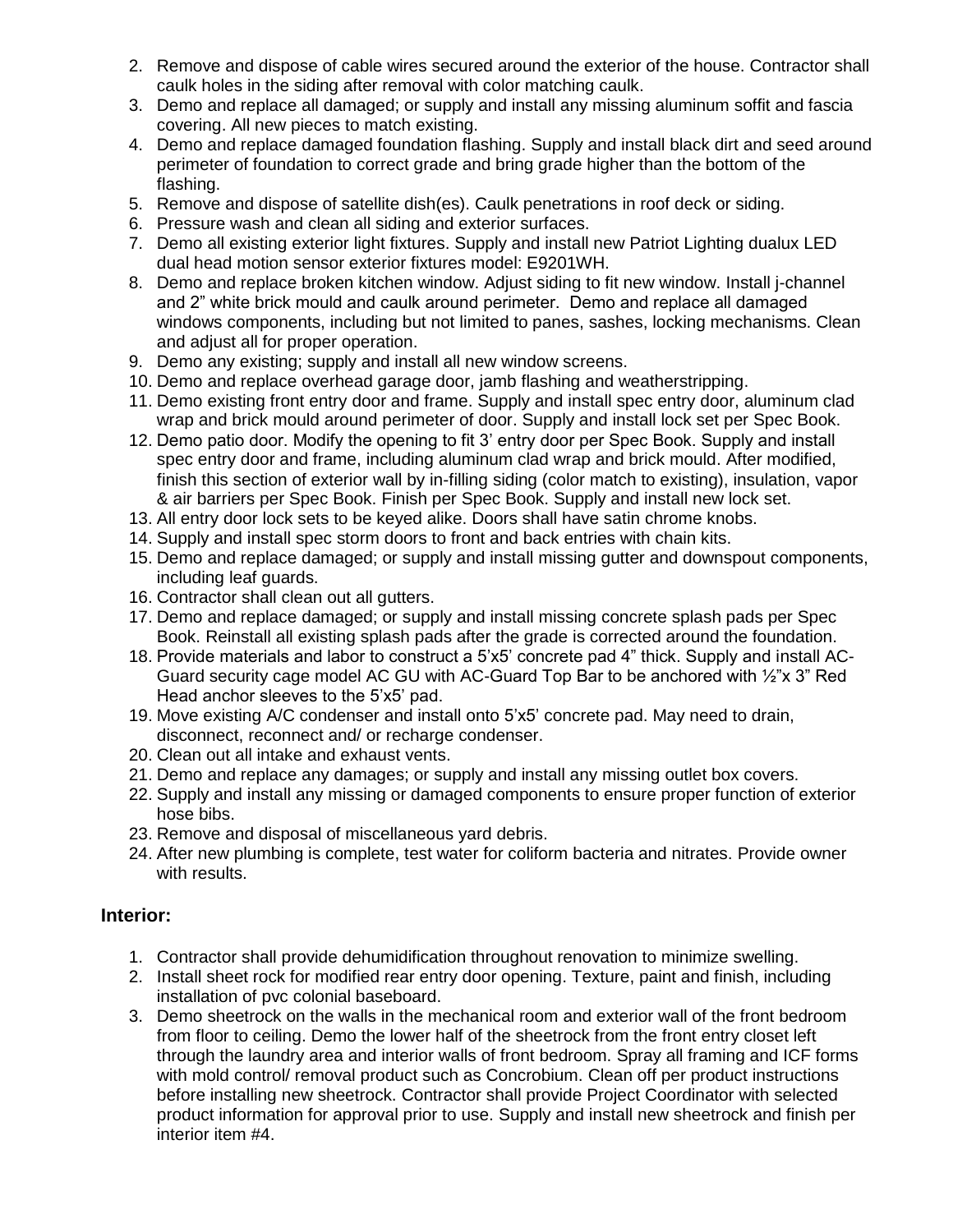- 4. Patch, texture, prime and paint all damaged interior drywall surfaces. Demo and replace any sections of drywall with heavy molding. Sand any existing drywall areas of texture or seams which do not blend-in well. Repair any noticeably damaged corners. All (new and existing) texturing to match as closely as possible. Prime all drywall with Zinsser mold killing primer. Repaint **all** drywall surfaces Dover White. When complete, the expectation is that all the paint and texturing looks as uniform as possible.
- 5. Supply and install all new smoke detectors with spec combo smoke c/o detector to meet code compliance.
- 6. Demo and replace garage service door and frame. To be keyed alike front and rear entry doors. Doors shall have satin chrome knobs.
- 7. Demo any existing; supply and install all new interior light fixtures per Spec Book.
- 8. Supply and install all new LED light bulbs throughout per Spec Book schedule.
- 9. Supply and install all new receptacle and switch covers.
- 10. Supply and install Congoleum Sunstone vinyl throughout, except in the mechanical room. Clean and repaint mechanical room floor. Supply and install vinyl base in mechanical room. Vinyl selection: 09 Clay
- 11. Supply and install missing upper kitchen cabinet doors, drawers, hardware shelves or other components; or demo and replace damaged and over-sprayed components. Demo and replace all lower kitchen cabinets. Match existing stain and hardware finishes. Demo dishwasher. Supply and install new 24" cabinet in its place.
- 12. Demo and replace all kitchen countertops. Countertop selection: 7732-58 Butterum Granite.
- 13. Demo and replace kitchen sink, faucet and side sprayer per Spec Book.
- 14. Demo and replace range hood per Spec Book. Include venting to exterior and conceal.
- 15. Supply and install new Whirlpool models: oven# WFC150MOJW and refrigerator# WRT311FZDW.
- 16. Demo all window extension jambs. Supply and install materials and labor to finish all windows with sheetrock return jambs and cultured marble sill, include installation of drywall zip strips at window abutments. Finish sheetrock per interior item #2. Cultured Marble Selection: Matte White on White.
- 17. Supply and install all new window blinds per Spec Book.
- 18. Demo all baseboards. Supply and install pvc baseboards throughout except in the mechanical room. PVC baseboard shall be colonial style and be left as unfinished white.
- 19. Demo and replace any damaged; or supply and install any missing millwork not otherwise addressed in this work scope. Woodwork should be free of water damage (blackened appearance or wrapping), cracking or paint. Match to existing finishes.
- 20. For bathroom:
	- a. Demo and replace bath fan with Panasonic FV-05-11VKSL2 model, vented to the exterior. Include Condensation Module FV-CSVK1.
	- b. Thoroughly clean tub/ shower and caulk around surrounds.
	- c. Demo and replace toilet stool per Spec Book.
	- d. Demo and replace bath vanity, cultured marble top and sink faucet.
	- e. Demo and replace shower trim sets.
	- f. Demo existing; supply and install missing bath accessories per Spec Book.
- 21. Supply and install wire shelving per Spec Bk throughout.
- 22. Supply and install all pre-hung interior doors (except bedroom closets), frames and hardware. Doors stained to match existing finishes, hardware to have satin chrome finish. Doors shall receive knobs. Bedroom closet doors shall be finished as cased openings with no doors.
- 23. Supply and install door stops throughout.
- 24. Test the function of the in-floor heating system. Advise Owner of any findings.
- 25. Service existing furnace and HRV unit.
- 26. Supply and install new laundry tub with legs. Supply and install tub faucet.
- 27. Contractor shall have all ductwork cleaned.
- 28. Supply and install all new floor vents, wall registers, diffusers and return air covers.
- 29. Test plumbing for any leaks. Include \$5,000 allowance for repair of concealed plumbing repairs as home may have froze up.
- 30. Demo and replace water heater.
- 31. Demo and replace sump pump.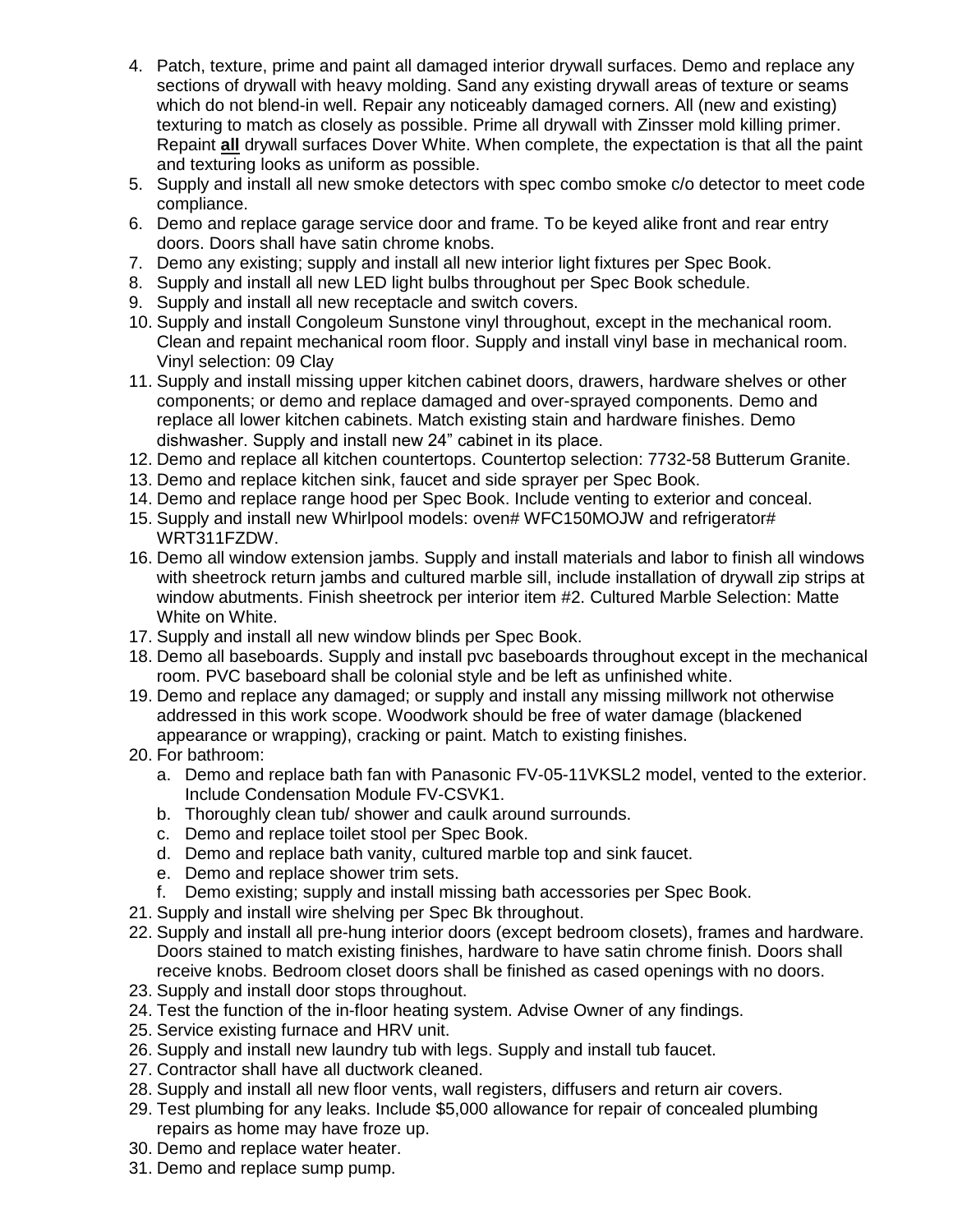- 32. Demo and replace well pressure tank.
- 33. Supply and install a door bell.
- 34. Demo and replace SJE Rhombus septic tank alarm.
- 35. Insulate exposed plumbing pipes in mechanical room per Spec Book.
- 36. Demo existing water softener; and supply and install new Iron Pro 2 Combination Water Softener Iron Filter Fleck 5600 SXT. Complete water conditioning test and set hardness accordingly.
- 37. Thoroughly clean all interior surfaces.
- 38. Include a \$10,000 contingency allowance to be used at Owner's discretion for needed repairs discovered after the project has commenced. No work shall be compensated if it was not approved by the Owner prior to completion.
- 39. Construction shall be permitted through the MLBO.

## **Both Homes:**

- 1. Housing shall maintain utilities throughout construction.
- 2. Contractor shall include 0.5% TERO tax fee in base bid. Submission of receipt for paid TERO fee is required with application for final payment.

*Specified Product Substitutions: All proposed product substitutions must be approved by the Project Coordinator 5 days prior to bid. Any approved substitutions, will be made available to all bidders.*

**Note:** Depending on bid results, the Owner reserves the right to divide the rehabs into individual projects, if it is in the Band's financial best interest to do so.

# **Contacts:**

Interested bidders shall contact Carla Dunkley at 320-630-2495 or by email at [carla.dunkley@millelacsband.com](mailto:carla.dunkley@millelacsband.com) to be included on the bidder's list in the event that any addendums are issued for this project.

## Mobilization and Project Schedule:

- 1. The Contractor shall be capable of mobilizing his equipment, crews, and subcontractors within 30 days of a fully executed contract.
- 2. Project will be substantially complete within 180 days of fully executed contract. Weather dependent exterior items may be allowed to exceed this timeframe with prior approval of project coordinator.
- 3. General contractor expected to immediately, upon receipt of fully executed contract, source all required materials and products required for the project. Contractor must immediately notify project coordinator of items with long lead times that may impact project schedule.
- 4. Contractor shall provide means and methods for all building phases of construction.
- 5. Liquidated damages for exceeding specified timeframes will be in all contracts.

## **COMMUNITY DEVELOPMENT/PROJECT MANAGEMENT RESERVES THE RIGHT TO REJECT ANY AND ALL BIDS FOR ANY REASON.**

## **COMMUNITY DEVELOPMENT WILL, TO THE GREATEST EXTENT FEASIBLE, GIVE PREFERENCE IN THE AWARD OF CONTRACT TO INDIAN ORGANIZATIONS AND INDIAN-OWNED ECONOMIC ENTERPRISES.**

## Bidding notes:

- 1. Submit proposal in lump sum (supply and install), not to exceed amount.
- 2. All Contractors (including subcontractors) must comply with Davis Bacon wage requirements.
- 3. All Contractors must provide the following along with their bid submittal:
	- a. Completed and signed MLB Community Development Construction Bid Form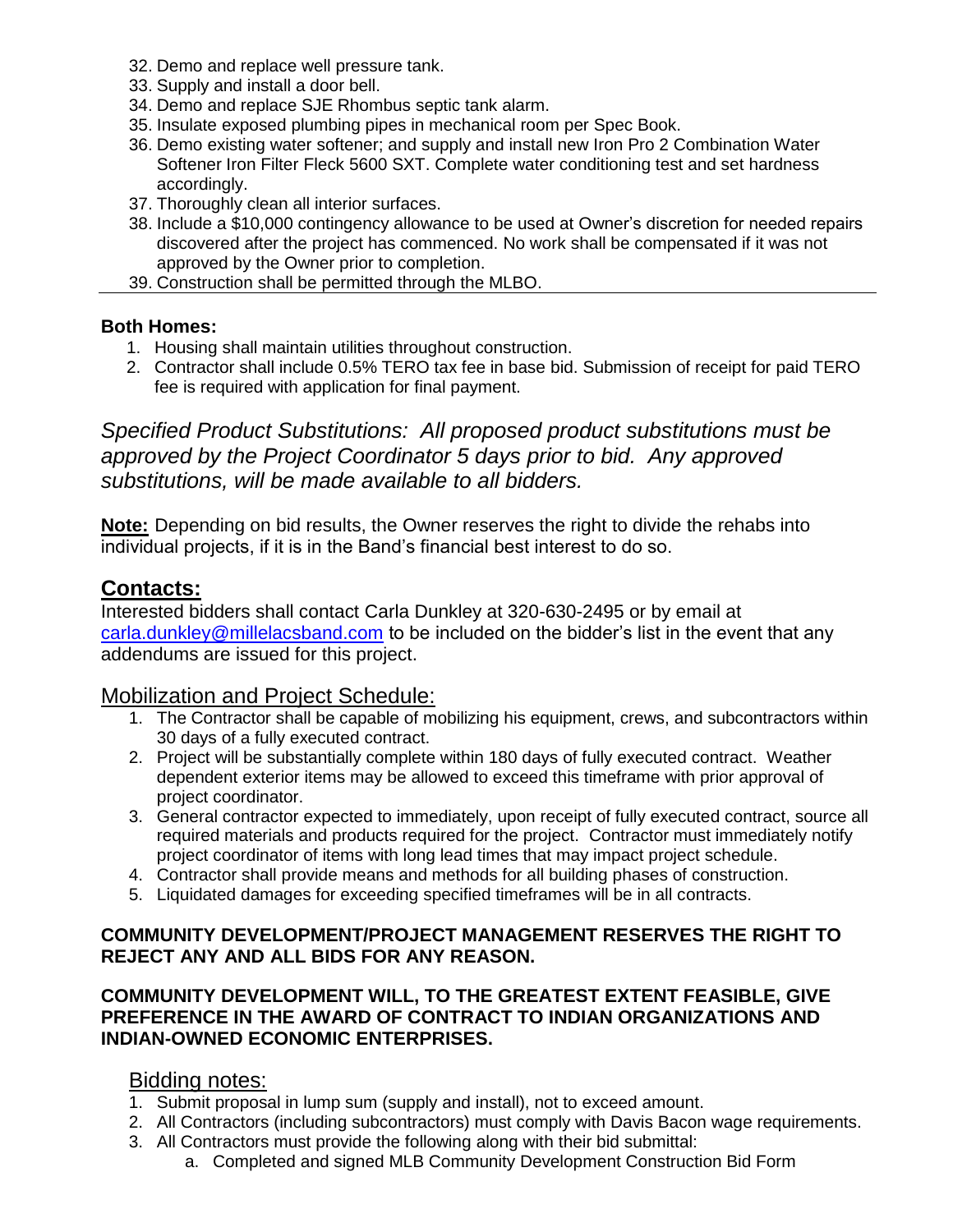- b. Completed schedule of values (billing worksheet page 2) for each house.
- c. A copy of Current MLB Vendor's License (or a copy of the submitted application)
- d. A copy of Current Insurance Certificate
- e. Completed and signed copy of the TERO Compliance Plan
- f. A copy of Subcontractor/Material Supplier list
- g. A copy of valid State of Minnesota Contractor's License
- h. A copy of Authorized Signature Sheet (submitted with first bid submittal)
- 4. All Contractors must comply with all Mille Lacs Band of Ojibwe American Indian Employment requirements (see 18 MLBSA § 5). Contact Lori Trail at (320) 532-4778.

### **All proposals must be mailed and labeled as follows:**

**Mille Lacs Band of Ojibwe Commissioner of Community Development Sealed bid: 19241 364th & 20465 465th PO Box 509 Onamia, MN 56359**

\*\*Please note that the bids submitted via mail to the P.O. Box. FedEx and UPS will not deliver to a P.O. Box and the Onamia post office will not accept hand delivered items. Please plan accordingly to ensure the timely receipt of your bid submittal. **Do not require delivery signature.\*\***

**\*\*The Band reserves the right to reject any bid that it is unable to collect at the Onamia post office by the bid deadline date and time, provided that the Band has made diligent and reasonable efforts to collect the bid. The Band reserves this right even in the event that the bid has been postmarked before the deadline.**

### **PROPOSALS NOT SUBMITTED IN THIS MANNER WILL BE REJECTED.**

### Licensing:

Firms must be licensed with the Mille Lacs Band of Ojibwe. A copy of this license (or the license application) must accompany each bid. Licensing process can take several weeks. If you are not currently licensed with the MLBO, please submit a copy of your license application along with your proposal. Contact Elizabeth Thornbloom at (320)532-8274 or via email at [EThornbloom@grcasinos.com](mailto:EThornbloom@grcasinos.com) with questions regarding licensing and for the license application.

### **PERMIT AND CONTRACTOR REQUIREMENTS:**

Permits: Contractors are responsible to attain all necessary permits for all work, including Mille Lacs Band of Ojibwe (MLBO) Permits.

#### **Bonding Requirements: In accordance with Mille Lacs Band Title 7 as updated in Band Ordinance 07-22. Please note that bonding requirements on Mille Lacs Band Funded Residential projects has changed.**

Band Ordinance 07-22 states the following:

For all Band funded residential construction projects, a performance bond is required for contracts in excess of \$100,000.00.